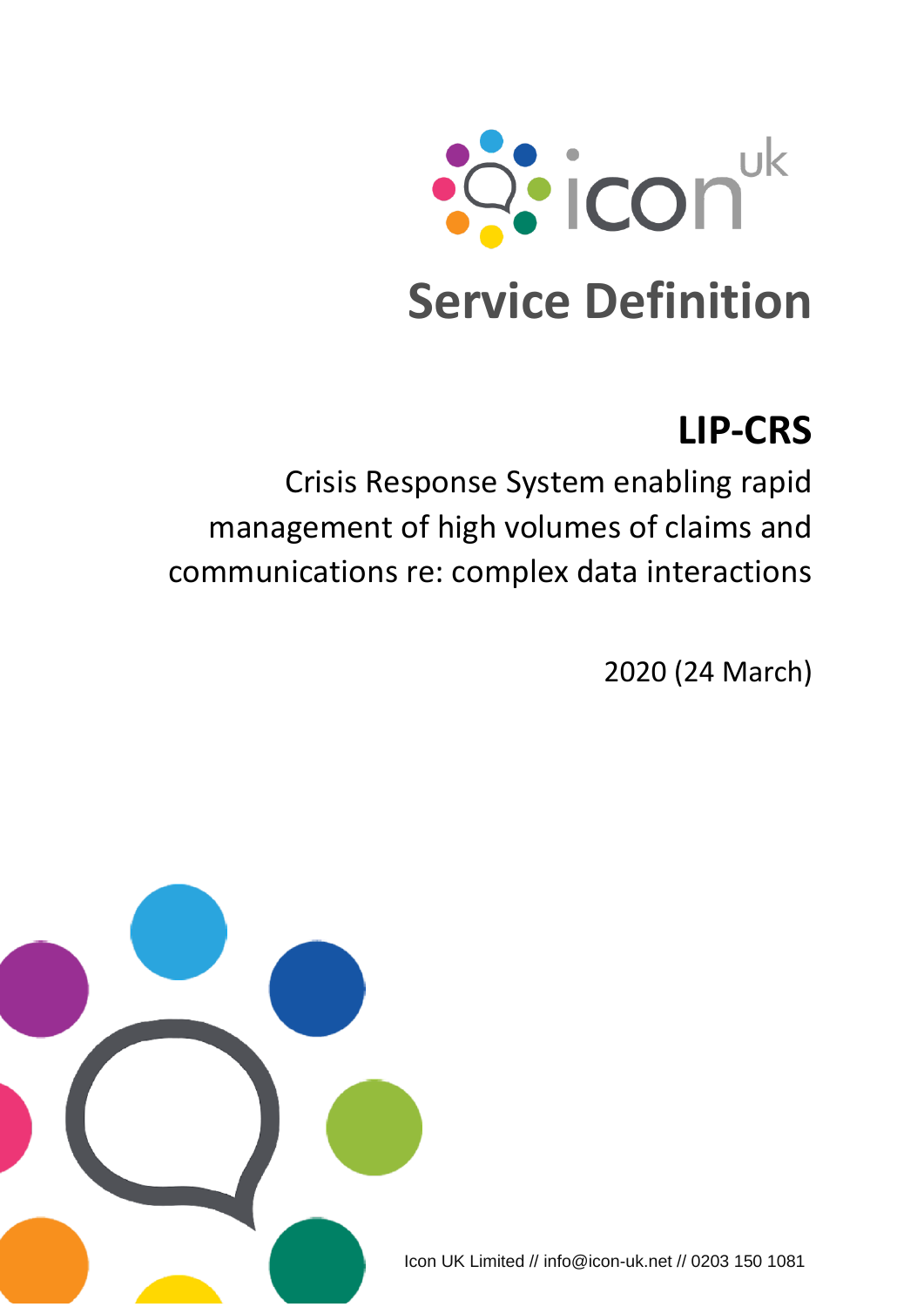# **Lifecycle Interaction Platform – Crisis Response (LIP-CRS)**

#### **Responding to urgent information needs at scale need not be a crisis!**

During this extraordinary period, introducing fast and effective change to existing processes is a crucial requirement that you might not be well placed to deliver. Back office systems designed for accuracy, reliability and security may not be designed to quickly adapt to and accommodate change. Resources may be scarce or unavailable. Customers often need instant answers.

There is a solution – "LIP-CRS", an agile automation system already used by European Governments and businesses. It enables core systems to be quickly connected with your users and citizens. Crucially, it can be deployed to deliver changed or new services in days or weeks at a fraction of alternative costs. This combines database, forms, feeds, communications, signing and auditable archive. We start with what you have and add only what you need.

It helps process almost **any data** from most systems and is **deployable at a fraction of the time and cost of alternatives** with an unlimited user license. As such, it is ideally suited to assist short-term Government initiatives in response to unpredictable crises such as COVID-19.

It features:

- Fast deployment of new digital processes without manual hand-offs (productivity)
- Integrates with and interacts with all your systems (quick spin-up, no duplication)
- Familiar process handling for employees (fast adoption)
- Extremely cost effective with no user or transaction\* limits (save £'000's)

#### **Proof points**

- **EXTERM** UP was chosen by the German Government to power it's ever changing tax forms and now delivers the most used electronic form in Europe
- **EXTERN**: LIP is the Netherlands solution of choice for crisis response to unpredictable events. The fracking earthquake response was delivered within a month from a standing start. It has now been selected as their system for COVID-19 interruption compensation payment claims.
- A major UK high street telecoms and electrical retailer uses LIP to link systems (CRM/ERP/etc.) of multiple brands for millions of customer contracts and significant transactions. LIP delivers productivity in both crisis and sustained operations.

A final thought, by the time you have spent weeks and thousands on evaluating and documenting how you will effect changes demanded by the crisis, you could have deployed at least one LIP use case for vital business response. For a limited period, price support may also be available during this unprecedented time.

If delivering changing services is on your agenda, ask us about how LIP can accelerate plans.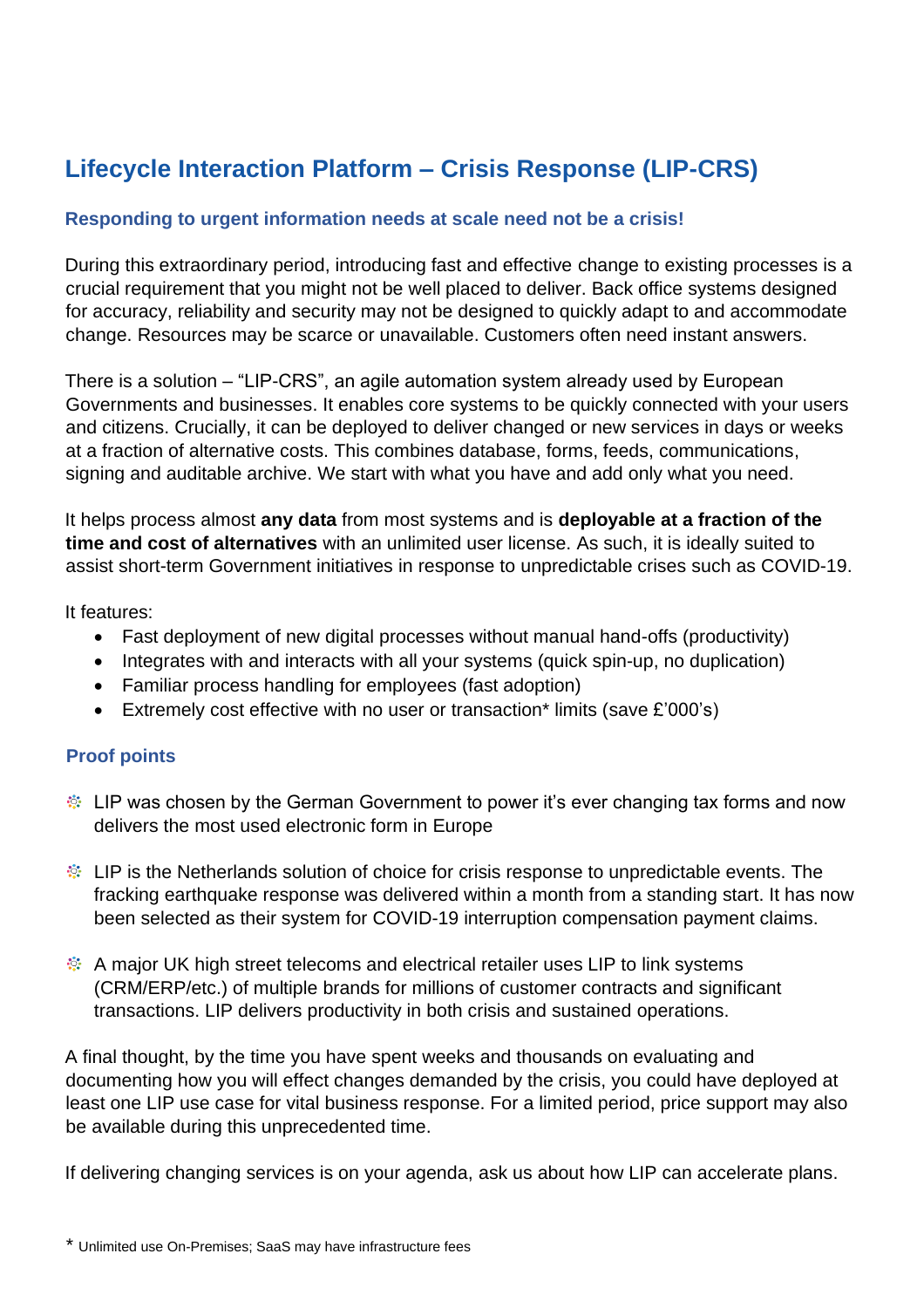

## **Overview**

LIP-CR provides an alternative to manual integration of data from multiple systems, thus both dramatically reducing the manpower required, costs and delays. The speed of response can be critical for many affected claimants. It is a secure online environment that is usually deployed as a on-premises solution but can also be deployed in a cloud configuration.

It supports:

- Secure remote access and login (via multiple methods and role/rights hierarchy)
- Easy to use work environment with dynamic forms, in-boxes, etc.
- Data exchange with other existing systems (ERP, CRM, HRM, Custom, etc.)
- File and Folder creation (add attachments)
- Notification and communication (internal and external)
- Document creation and message design (with dynamic content and flexible templates)
- Document e-signing via multiple methods from PKI certificate to biometric signature
- Storage, insight and overview with web-based access from all browsers
- Full audit trail of every action performed
- Document archive

Thus, LIP offers one central platform for all processes with citizens, partners and suppliers each able to view the content that they have authorisation to view. The real-time visibility that this portal gives can reduce volumes of enquiries handled by contact centres, transcription errors and, perhaps most important to those in need, time delays.



## **Service Scope**

The Lifecycle Interaction Platform (LIP) allows one to digitize virtually any business process, from a simple claim (e.g. expenses) to processes with a greater financial, business critical or legal value. With LIP as a fixed base, we offer a packaging for three types of situation which may be chosen depending on exact process and functional requirements: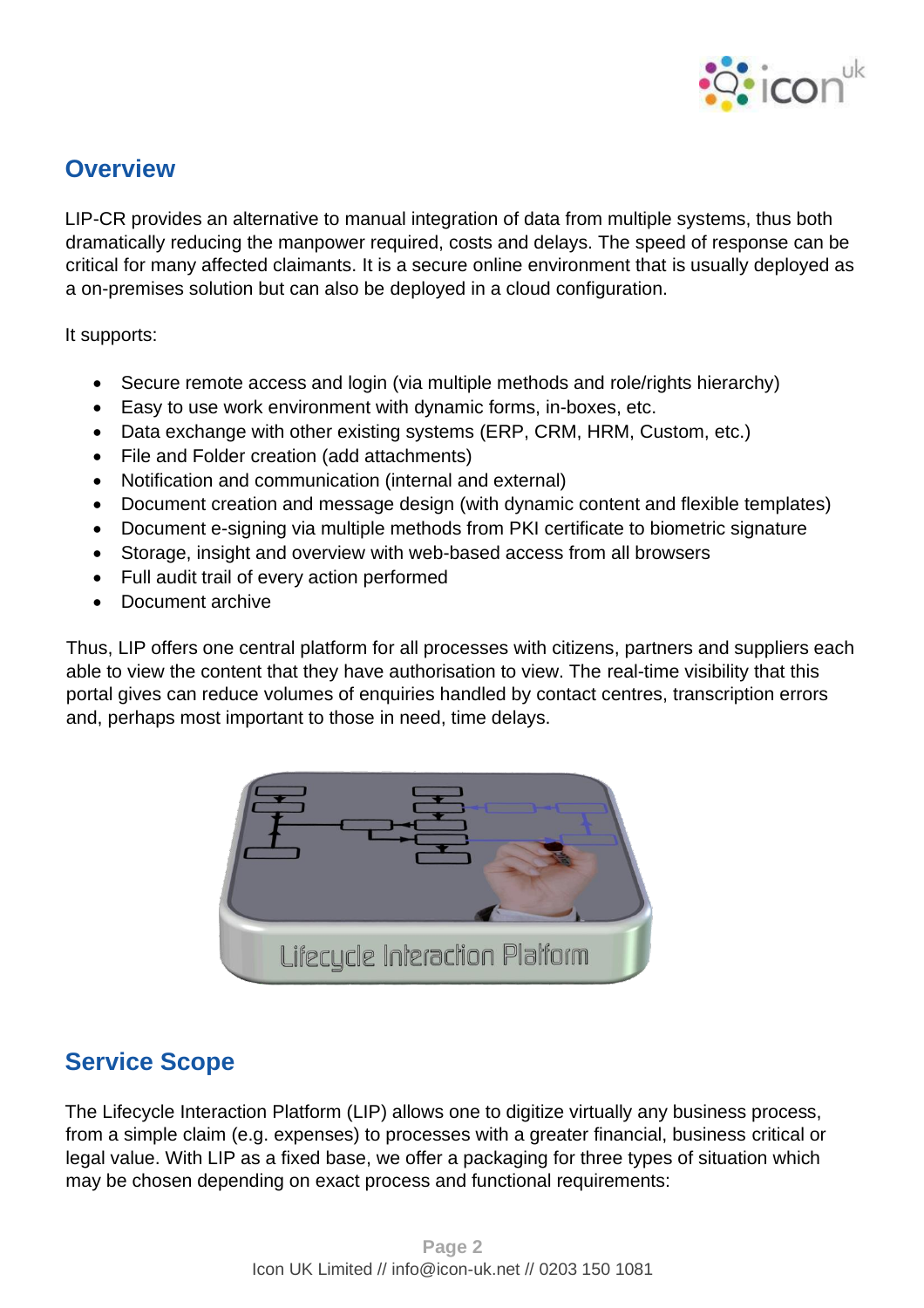

#### **1. LIP Workflow Engine**

This allows easy digitalisation of processes in a transparent way (eliminates Shadow IT). The initiator of a process chooses or determines the desired workflow. This can be done via a defined route or ad-hoc process flow, during which the Workflow Engine records all steps and actions in an automatic audit. Inbound/Outbound communications and real-time status views or reports are always available.

#### **2. LIP Template - Applications**

LIP already has pre-built solutions available for primary general business processes. There is no need to reinvent the wheel. These solutions are already equipped with a lot of basic functionality and can be further tailored to your organisation. Application areas such as Invoice processing, HR processes, Ordering and Purchasing procedures, etc.

#### **3. LIP Customized solutions**

The platform is also ideal for customizing complete process applications. Almost every function, action and exception can be designed. LIP offers virtually unlimited flexibility, which means that you do not have to make any concessions in terms of functionality or working methods.

There is also a significant cluster of experience with Claims processes which may assist in the build. Where applicable, the Claims, Payments processing, and Tax components will be re-used as part of a tailored Crisis Response solution.

It is important to note that the benefits of these short-term solutions are designed to wherever possible enable longer term sustainable economies and improved customer service. This may be due to the elimination of "shadow IT" or re-engineered processes; either way fast process digitalisation and/or design enables effective and low-cost deployment.

The time and cost of deployment and operations are a fraction of traditional approaches. That is why LIP powers:

- the most used electronic form in Europe (over 1 billion transactions annually for Germany's tax authorities), a versatile and easy to use dynamically responsive document (i.e. visible options expand or contract according to pre-set parameters and user inputs)
- The Netherlands solution of choice for crisis response to unpredictable events such as earthquakes (operational within one month from first announcement) and now their system for Covid-19 interruption compensation payment claims.

# **Solution Technology**

The Lifecycle Interaction Platform offers a single central platform for all processes with the benefit of using what you have already and only adding what you need.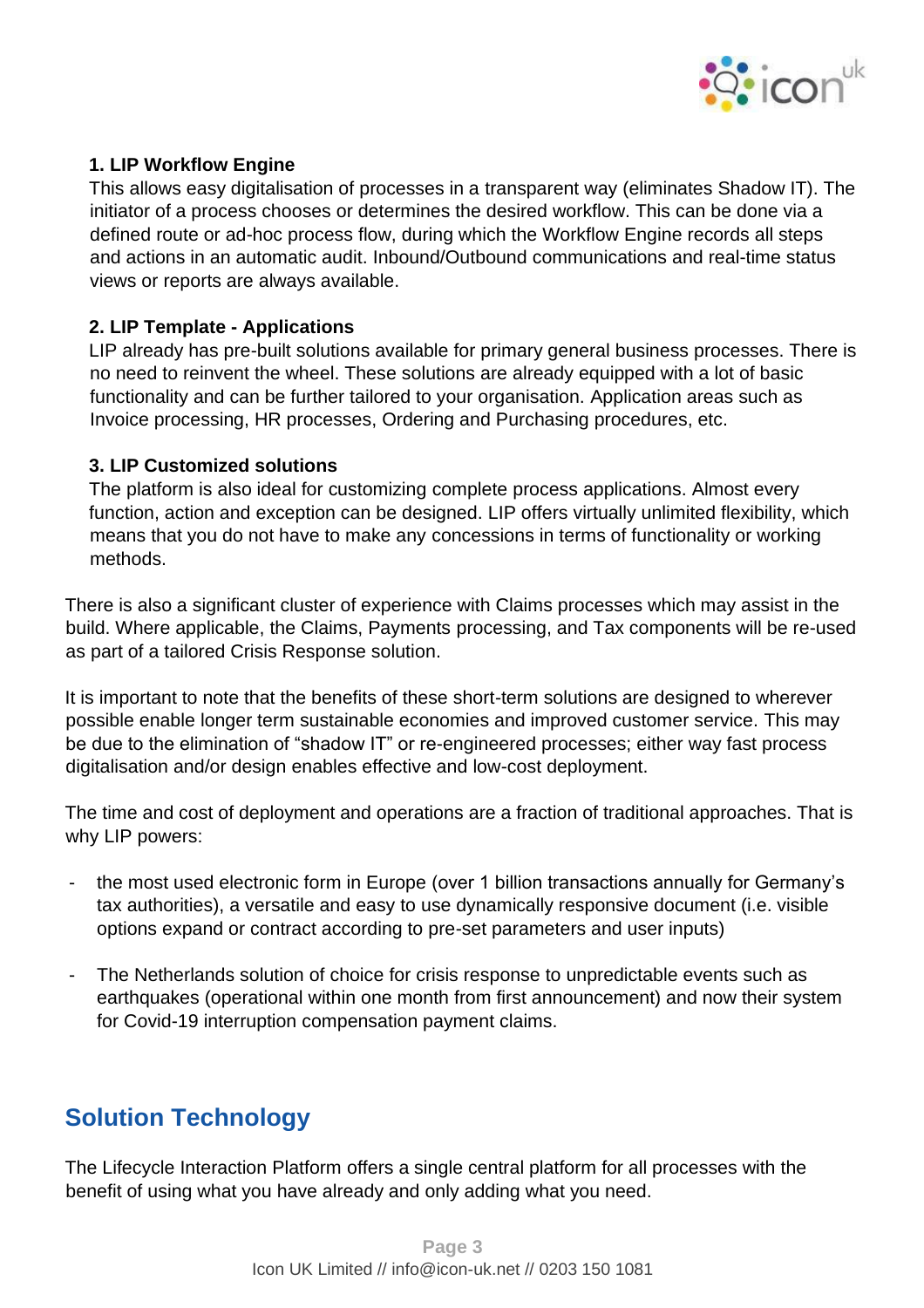

LIP-CRS is a scalable **transaction collaboration service**, bringing together individual **transaction data,** related **data feeds, database,** inbound/outbound **communications,**  electronic **signing, archive** and **real-time views/reports** in a centralised portal.

It helps process almost any data from most systems and is deployable in a fraction of the time and ongoing cost of alternatives with an unlimited user license. As such, it is ideally suited to assist short-term Government initiatives in response to unpredictable crises or natural disasters. Once the emergency deployment phase has been managed, the system can continue to be used as a low-cost sustainable solution enabling reduced manual activities.

It features:

- Holistic central platform avoiding disconnected use of office tools (Word, Excel, email, PDF, etc.) and islands of information
- Quickly introduce new processes without manual hand-offs or automate existing ones
- Integrate with your own systems (use open APIs or standalone) and minimal change
- Familiar process handling for employees, with maximum control White label options

LIP-CRS enables 'Any-to-Any' relationships and data exchange within intelligent process workflows. Dynamically updatable process controls with dynamic content templates enable interactive communications with multiple parties in real-time and throughout a transaction or programme lifecycle, with transparent reporting at any time.

## **Functionality**

- Web browser independent
- Operating System and database independent
- In-house user and role management
- Functionality for:
	- o Webservices (incoming (SOAP) and outgoing (SOAP/REST))
	- o Scheduled task
	- o Dynamic document/form creation and message design (flexible templates)
	- o Delivery of e-mail
	- o Workflow Engine
	- o E-Signing
	- o Audit logs and Reports
- Clustering (scalability)
- Multi language platform and forms

Additional functionality packaged as templated application solutions or optional modules include:

- Invoicing IN and Invoicing OUT
- Point Of Service counter solutions
- DesignSuite development tool
- ERP / HRM / CRM / etc and Custom connectors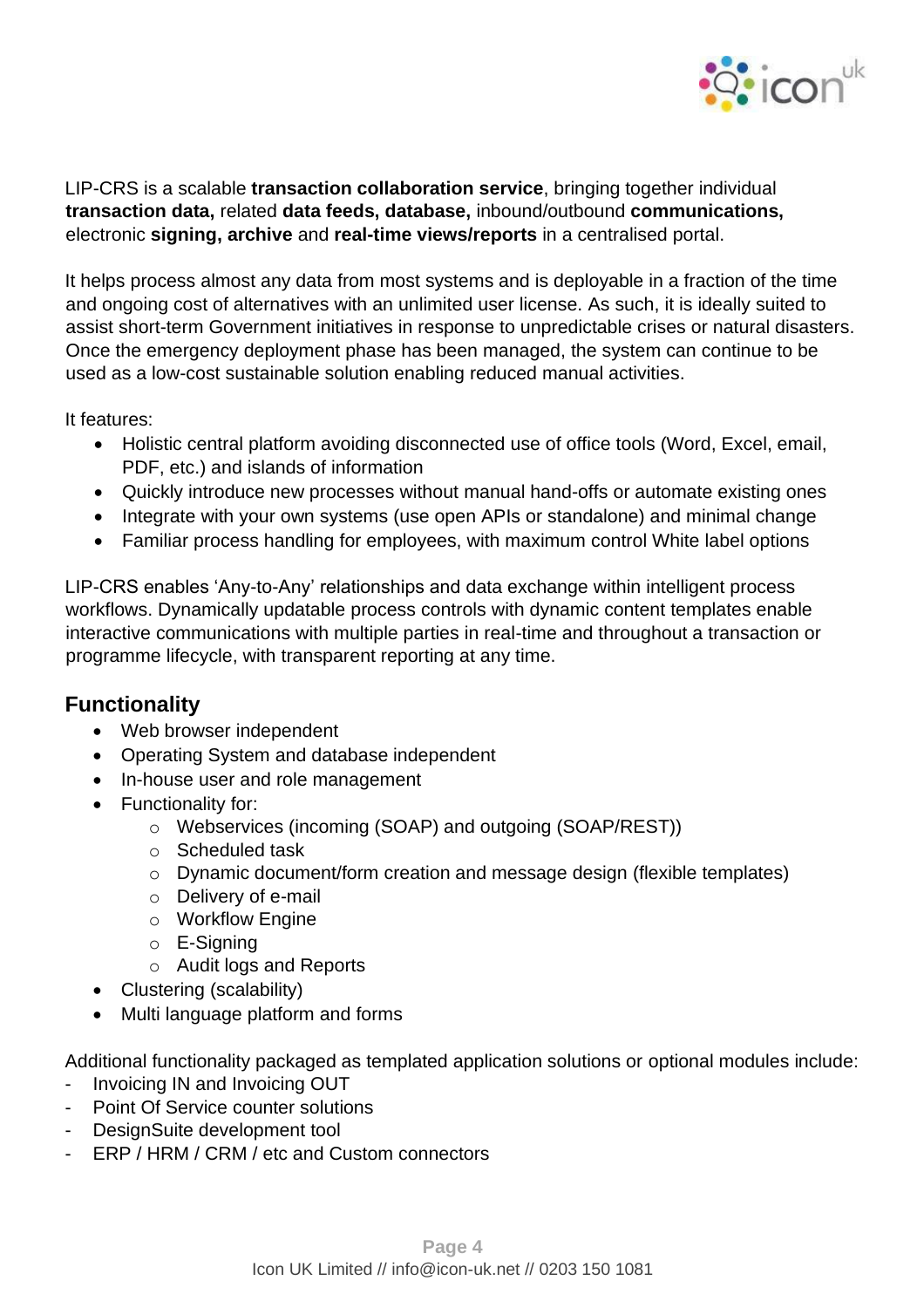

## **Data Architecture**

LIP is a Java application that uses Java, this allows LIP to run on Microsoft Windows and most versions of Unix.

Software requirements

- 64-Bit OS
- Java 8/11 (Sun JDK/JRE or Open JDK/JRE)
- J2EE Webserver (Apache Tomcat 8.5)
- Database JDBC 4 or higher

The hardware requirements are modest to support a large volume of transactions and users. A typical server configuration is Intel 4 Core processor, 16 GB RAM and 1TB of Disk storage.



## **Integrations and modules**

- **Workflow Engine** 
	- o AdHoc: Open route
	- o Route: Predefined route
- Mail manager
- Users store: Out of office / proxy users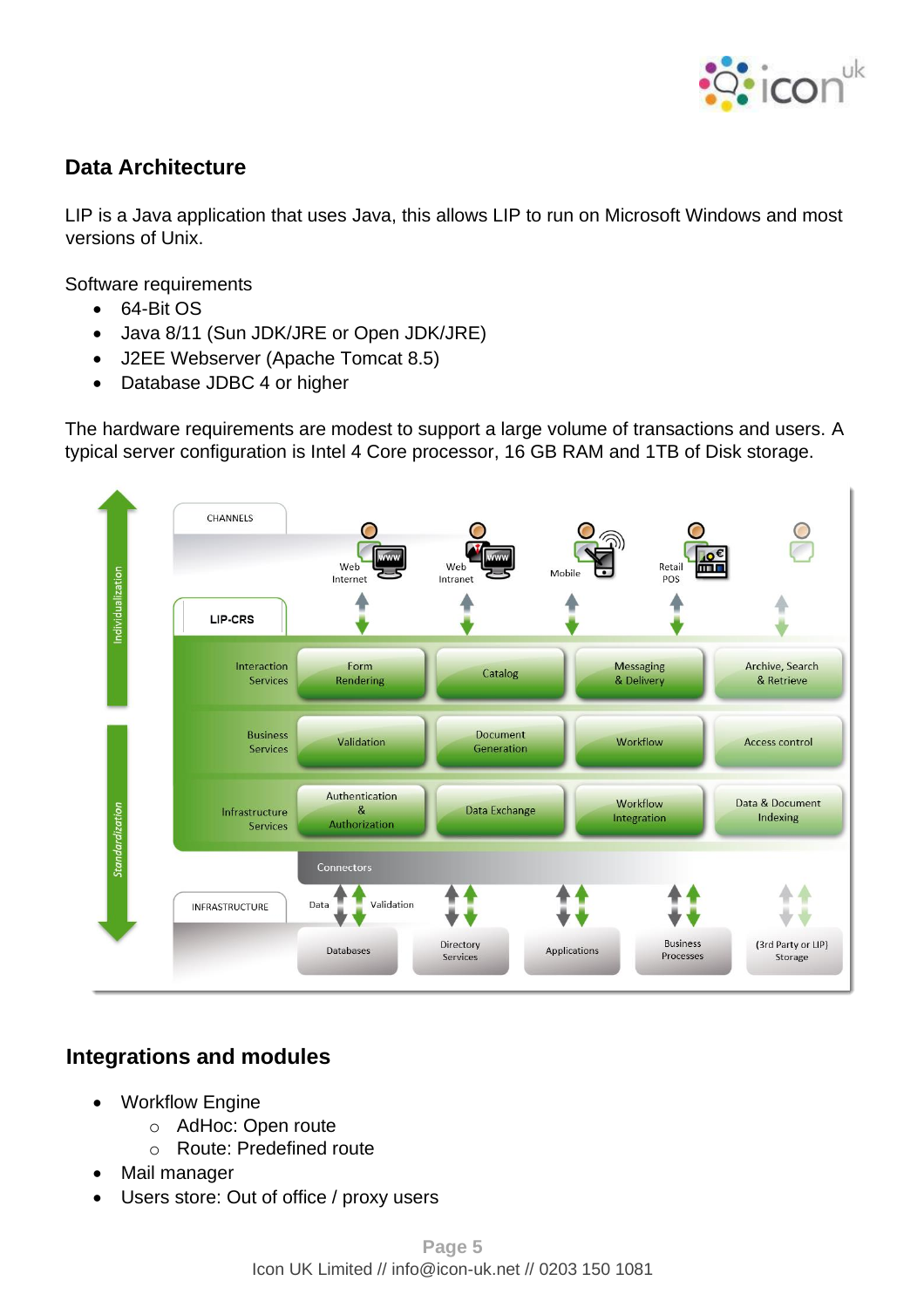

- SQL-Module: Direct database queries on SQL-data sources
- Single Sign On
	- o NTLM
	- o SAML
- Microsoft Exchange-connector
- Integrating a form as web component is possible.

# **Project Approach**

Projects are typically deployed in a multi-disciplinary team that will work with the client, in shared goals mode, to execute on a detailed implementation plan. This team will address stakeholder management, clear scope (linked to goals/benefits) and change management as well as the design, build, implementation and deployment of the enhanced system and processes, including training.

The phases normally are:

- **Discovery/Design Workshop or Proof of Concept** Either a reimbursable workshop to identify/understand all project variables and explore optional approaches for solution design, or ask us for a Proof of Concept which is a paid time-boxed activity to prove the technology in a simple and rapid manner to get started.
- **Detailed Solution Design** May include or exclude organisational roll-out considerations (as client requests)
- **Build and Test** Use our resources or your resources (once trained by us), or a mix
- **Implementation Support**

Client specific operational tasks, administration procedures, rules configuration, and other tasks to enable the use of the system by end users with corporate control

• **Training**

From individual one to one, through groups and train the trainer offerings, the training programme will be agreed as part of the PID or PO.

#### • **Ongoing Maintenance and Support**

Delivered in line with a tailored Service-Level Agreement

There are a range of optional Services also available including project management, business process integration consultancy, form design and implementation, branding customisation (consulting and/or resources), data migration and integration services. See below or ask for details.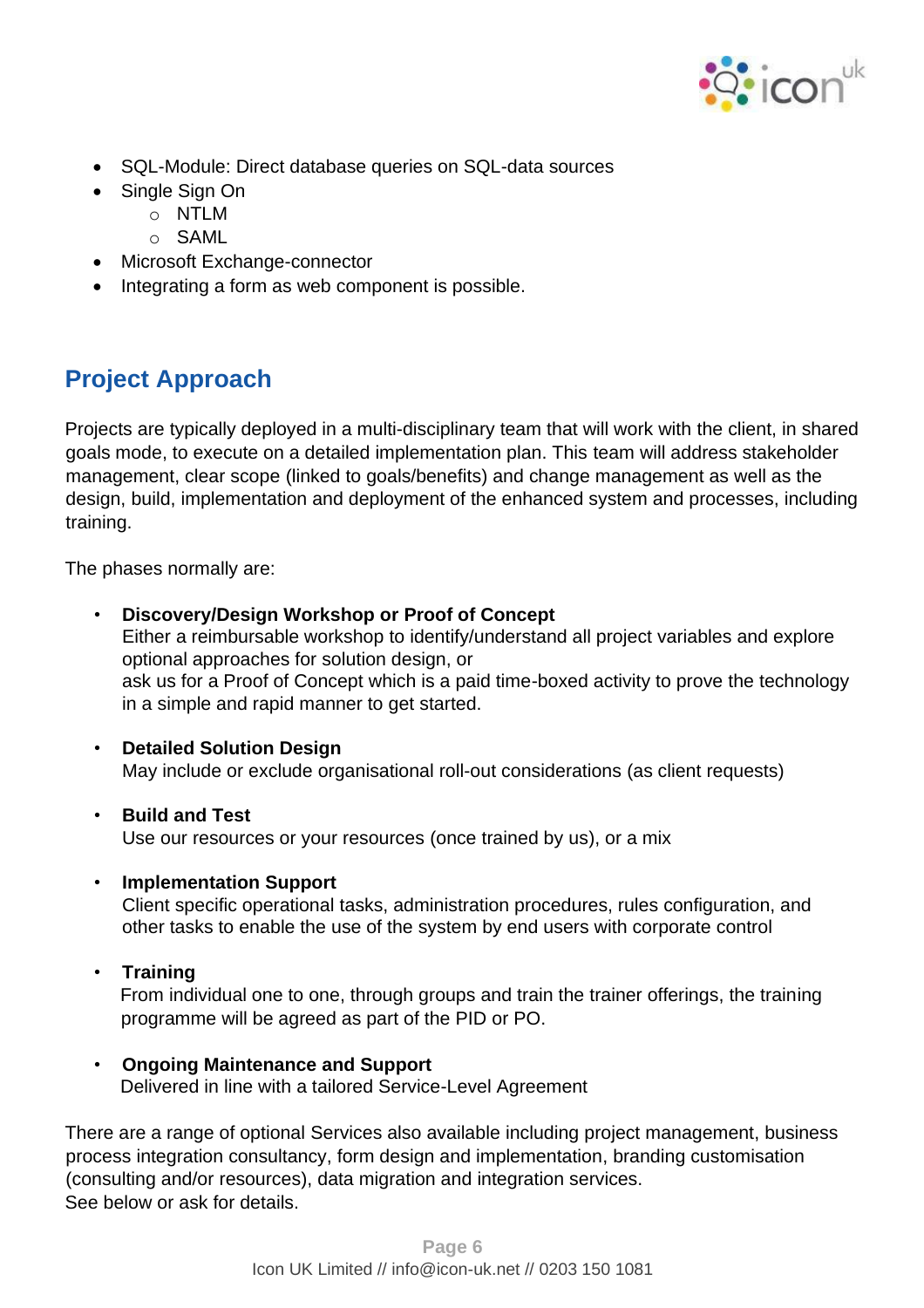

## **Service Management**

The Service is typically deployed on-premises for secure network considerations but is also available in a hybrid cloud, private cloud or public cloud model. Every organisation has different requirements for security, availability and reliability. We thus offer a choice of hosting in UK/EU based data centres in conjunction with one of our partners.

The SLA will also define the business hours when helpdesk assistance will be available and the methods used for communication. Normal business hours from 09:00 to 17:00 are provided as a base and communication methods include telephone, support tickets, messaging and remote desktop support.

Where Icon provides hosting, service windows for routine upgrade and maintenance will normally be done outside business hours or can be agreed within the SLA. Icon disclaim all responsibility for any service interruptions caused by external systems/networks not under Icon control. Our consultants or technicians will work with the service consumer to ensure the potential disruptions are kept to a minimum using redundant and duplicated systems to maintain the desired reliability.

# **Service Packaging**

LIP licence prices offer an **unlimited number of users** where LIP runs on client infrastructure. For pricing on a SaaS basis, please contact us for pricing. We may offer a flexible workflow engine for your development, pre-built modules or Applications, or a customised solution.

Projects are usually custom designed for each situation. Indicative considerations driving build and implementation effort include not just the number of forms required, but what type of functionality and how this is built (e.g. as dynamic functionality in a workflow engine or static scripts; conditional workflows; process complexity; method of data exchange and interfacing/integration; single or multiple-entities; etc). This is best assessed following an exploratory workshop or in-depth consultations.

Thus, the simplest forms may be built within a few days, whereas full end-to-end automation of multiple connected entities may be up to two months.

When viewed over a multi-year horizon, the Total Cost of Ownership is often less than 9 pence per transaction which is not only excellent value for money against savings/benefits (often over £10.00 per transaction) but also against other digital alternatives.

Contact us to request a detailed Pricing document or if interested in an outsourced process service (via one of our partners).